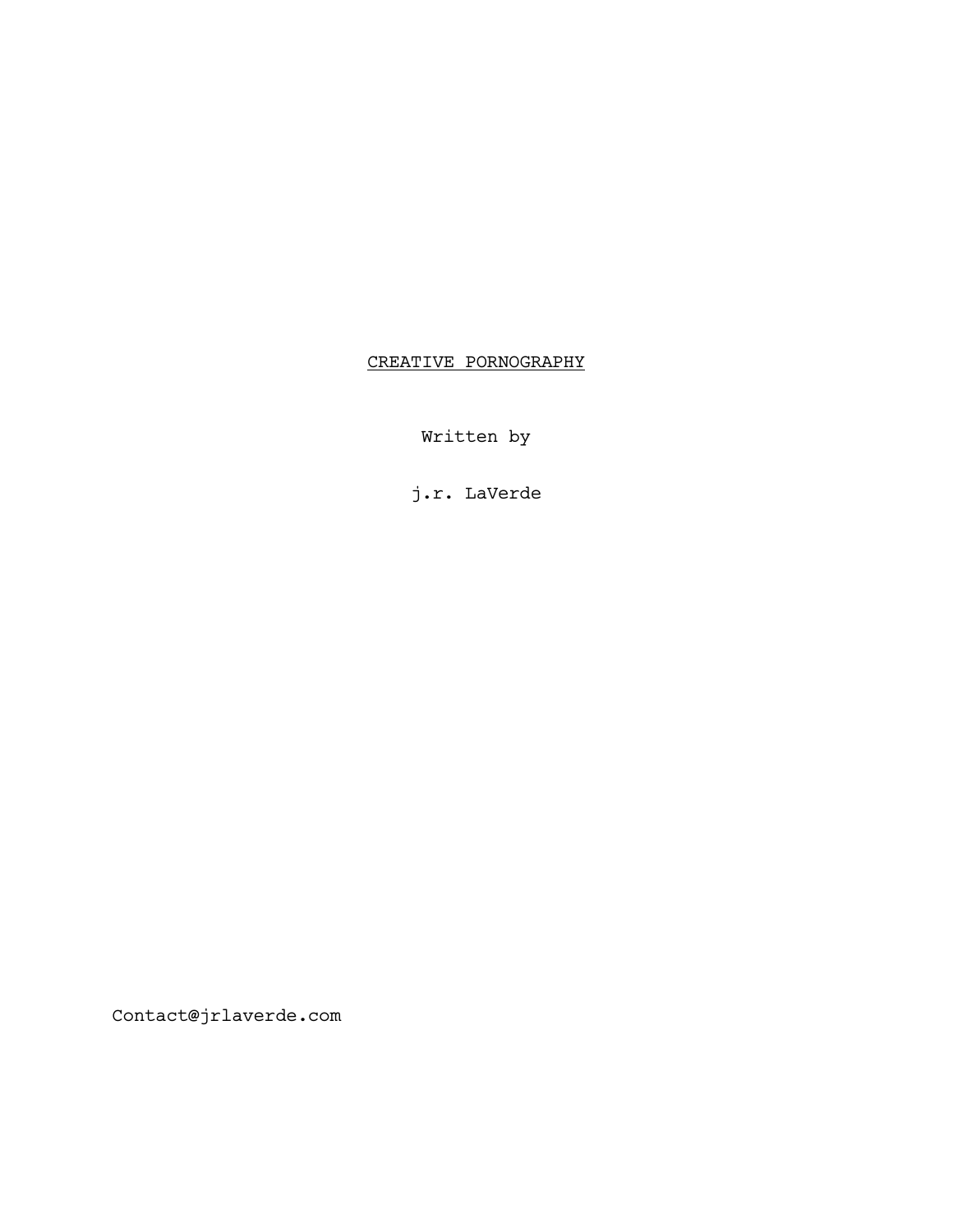#### INT. ROOM - DAY

JACKSON is sitting on a sofa with three narrow cushions, he is watching TV. In the room, there is a window, light is shining through it, but in an odd angle. There is no door, but really there is, it's just hard to discern because the wall paper looks like wood panels, and the door is actually made out of real wood.

The TV image is static, but some images can be seen, like antenna with bad reception. The images look like porn, also a comedy. It is silent, but there is a repetitive knock coming from the other side of the wall. The knock comes every 22 seconds, it's very, very soft, but loud enough to be noticed; a timid knock searching for attention.

Jackson has his arm and hand stretched out to the light, his hand barely soaks the sun rays, the sun touched skin is the only part of his body that looks alive.

He tries to focus on the TV image, and the more he does, the better the quality of the image. It is clearing up, it is a talk show with what appears to be well dressed professional talking about something important. But can't be heard.

Then, a knock, that repetitive 22 second knock. It shocks Jackson, even though he knows it's coming, and heard it before, and it's not threatening, but he still flinches, like something was about to hit him. That annoys him, and he looks at the direction of the sound, with evil intimidating eyes, but it only intimates him, and his face becomes one of defeat. His body deflates, but his hand under the sun, is vibrant with life.

Jackson looks back at the TV, it's violent porn. Very violent, perhaps illegal, Jackson startled with the change from talk show to violent porn, gets up and looks for the remote, while his hand is still soaking the sun, it seems that is the priority, because he only looks around the area where his hand can still touch the sun.

## Knock.

Again, the soft knock startles Jackson, but instead of looking at the direction of where the sound came from, he glances at the door, with fearful eyes, expecting the worst, to be found at his final moments watching the most horrific porn one has ever seen. But it's been sometime since Jackson has glanced at the TV, so he does, only to find that it's still the horrific porn that bothers him so much. He tries to reach over and turn off the TV from the TV itself, but it's out of reach, because his hand is tied to the sun's light.

Knock.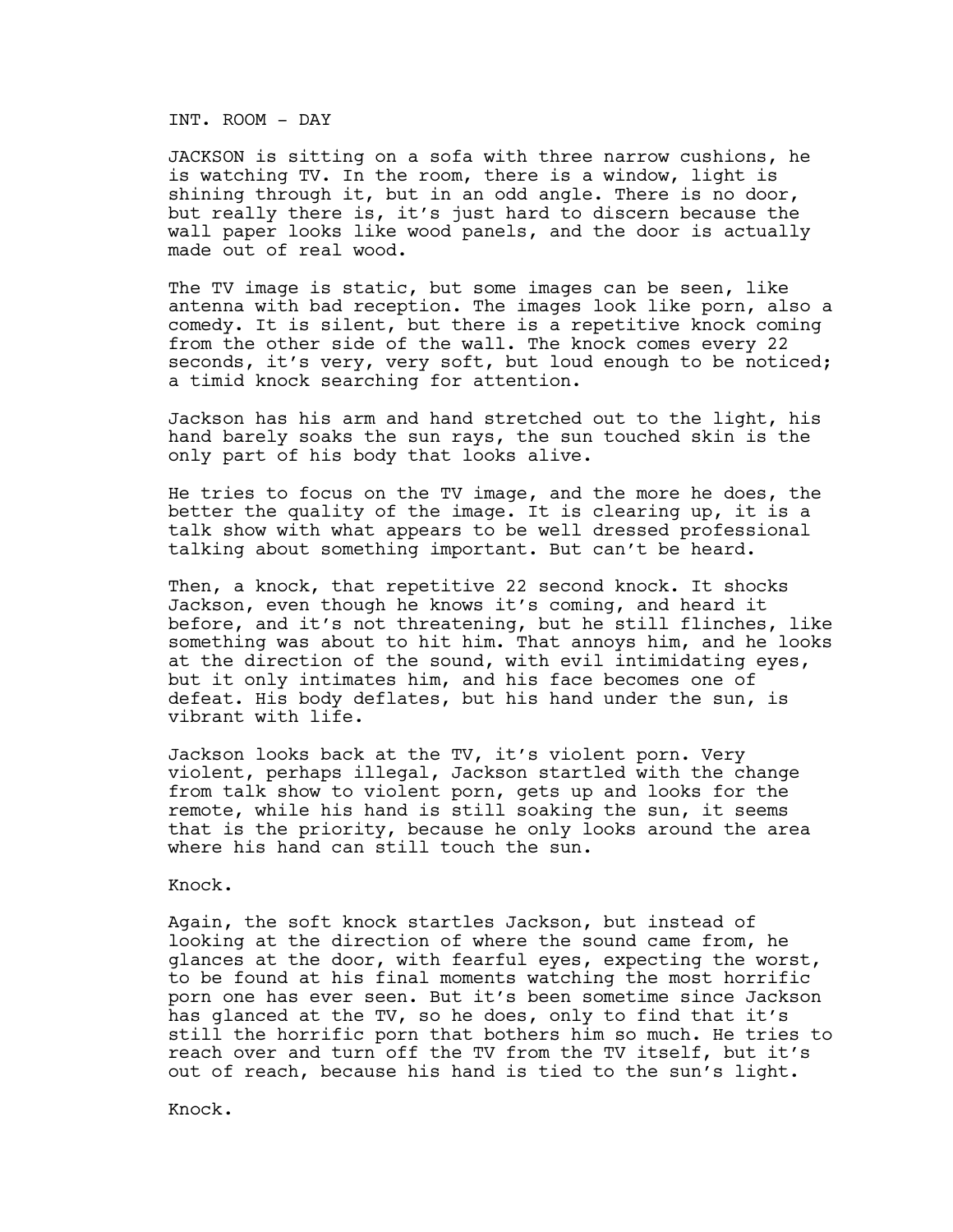Jackson is as pale as a ghost. Instead of looking at the door, or the direction of the noise or the TV remote or the TV and it's creatively violent porn, he glances at the window and it's aged blinds. He pulls down on the rope, which falls violently down, like a guillotine, but right before it hits the bottom of the window, Jackson stops it from crashing, but he still hears the crash, as if it did fall. That causes him to close his eyes, he is hanging on the rope of the blinds, with very, very cold hands.

Jackson then remembers the soft knock, he looks at the door, then at the wall where the knock comes from, then releases the rope.

#### Knock

The blinds crashes simultaneously with the knock. The sun light no longer reaches Jackson's hand, and as if he was set free from clingy parent, he rushes towards the TV and tries to turn it off while staring at the door.

He look back at the TV, desperately searching for any button, then back at the door, he feels all over the edges, it he even re-feels the same areas he has felt before, over and over, as if he had never felt those areas before. His eyes grow wider, as to capture as much vision as possible, then he stares at an area between the TV and the door, to use his peripherals to search for the TV buttons and keep watch at the door. He slightly bumps his hips against the wall, he jumps up, startled, as if something disgusting with authority just touched him.

#### Knock

He jerks his eyes at the blinds, their lids are faced downward, the light can still enter the room, barely. He rushes and reaches a rope located at the other side of the blinds, pulls one.

### Knock

And it moves the lids of the blinds even further down, which does block most of the light, but light can be shined through, and it's at it's most slanted position pointed down. Jackson looks barely relieved, but it's the most relieved he has felt, which relieves him, slightly more. He stares through the small openings of the blinds, at an uncomfortable distance, fearing to touch the blinds, but still want to see what others can see if they look at the window from the angle in which he can be seen. He stares desperately at through the blinds. There is plenty of light outside, it comforts him, he stares back at this hand which soaked with the sun, it looks cold, just like the other.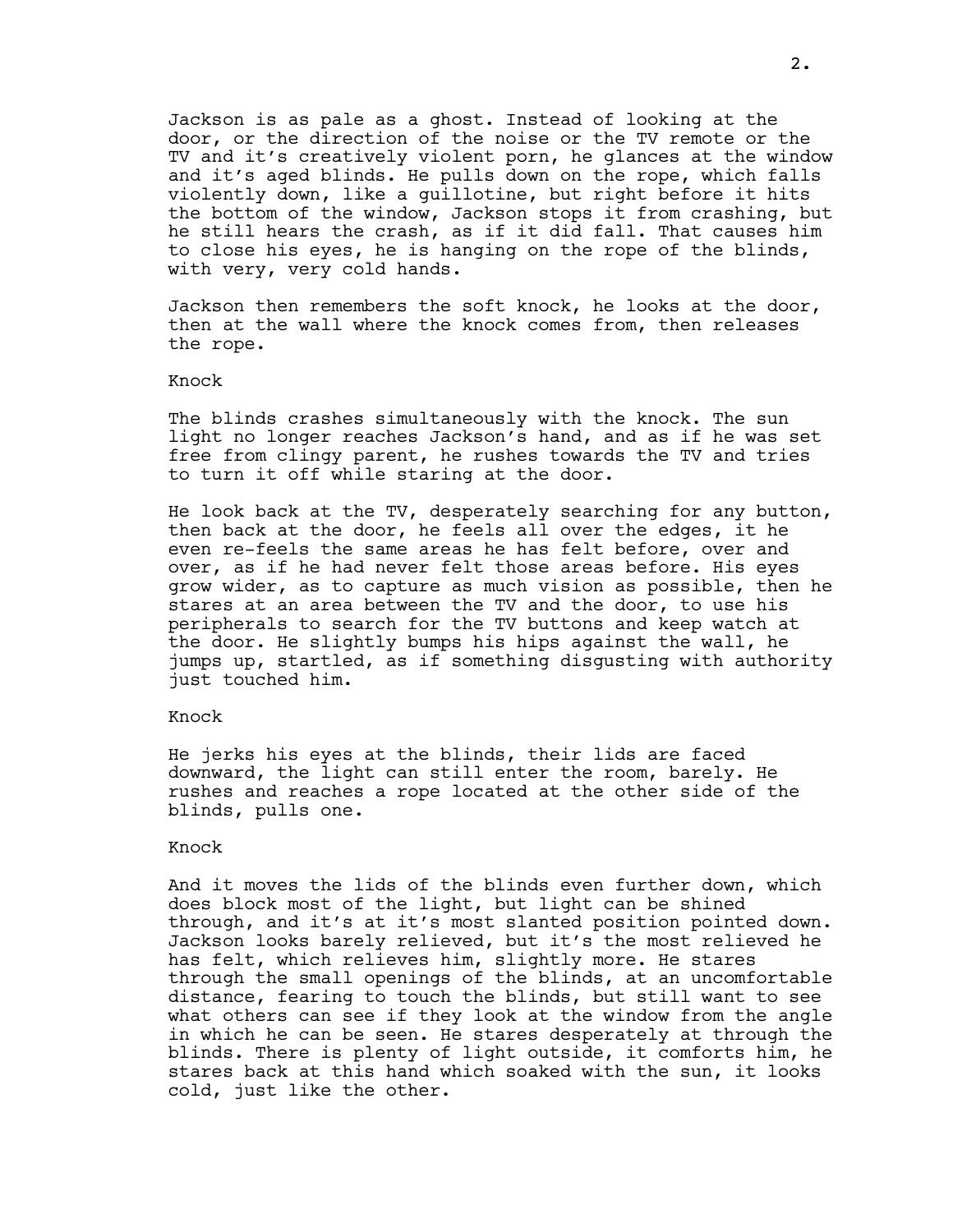He looks at his feet, it looks even colder, he sits down on the floor, crisscrossed, warming his feet by pressing down his ashy knees against his hand, which is at pressed against the dirty cheap carpet floor.

#### Knock

He examines his cold body with his weary eyes, then looks back at the TV in defeated surrender. It's the violent porn, creatively violent, torture of women that doesn't seem to be a real fetish for women, or men. It looks so, uncomfortably dangerous. Jackson begins to hunch over while warming his feet, unconsciously anticipating the soft knock. Then right before the knock, he straights his back, with his hands, he looks in pain.

Knock.

He shrugs his tight shoulders, that caused him pain, he rubs his traps with his cold weary hands, his body continues to tighten, more and more his body is becoming noticeably in pain.

Knock

He gets up, and pulls on the other rope beside the one which slanted the blinds down, this cause the rope to slant the blinds, up. And in between the two angles, he stopped. And stared outside. The light that once reached inside the room no longer reaches in, but it's everywhere outside, it's almost sunset it seems. Jackson body deflates, and his body language is one of shame and defeat, of regret and loss, missing an easy chance for a brighter future. He continues the slant the blinds up, but as he did. The blinds were actually slanting down. This confuses Jackson tremendously and he tries to use the other rope to slant the blinds up.

#### Knock

Jackson jumps and hesitates from shifting the blinds and leaving them alone. He is super hesitant, shifty. And leaves the blinds tightly and extremely at one angle, any angle, just tightly- down.

He scurries to the couch and grabs the remote from the couch, as if he knew it was always there all along, and turns off the TV.

Then turns it back on. And it's static again. He stares at the static, the images it almost looks like porn, or a comedy.

Knock.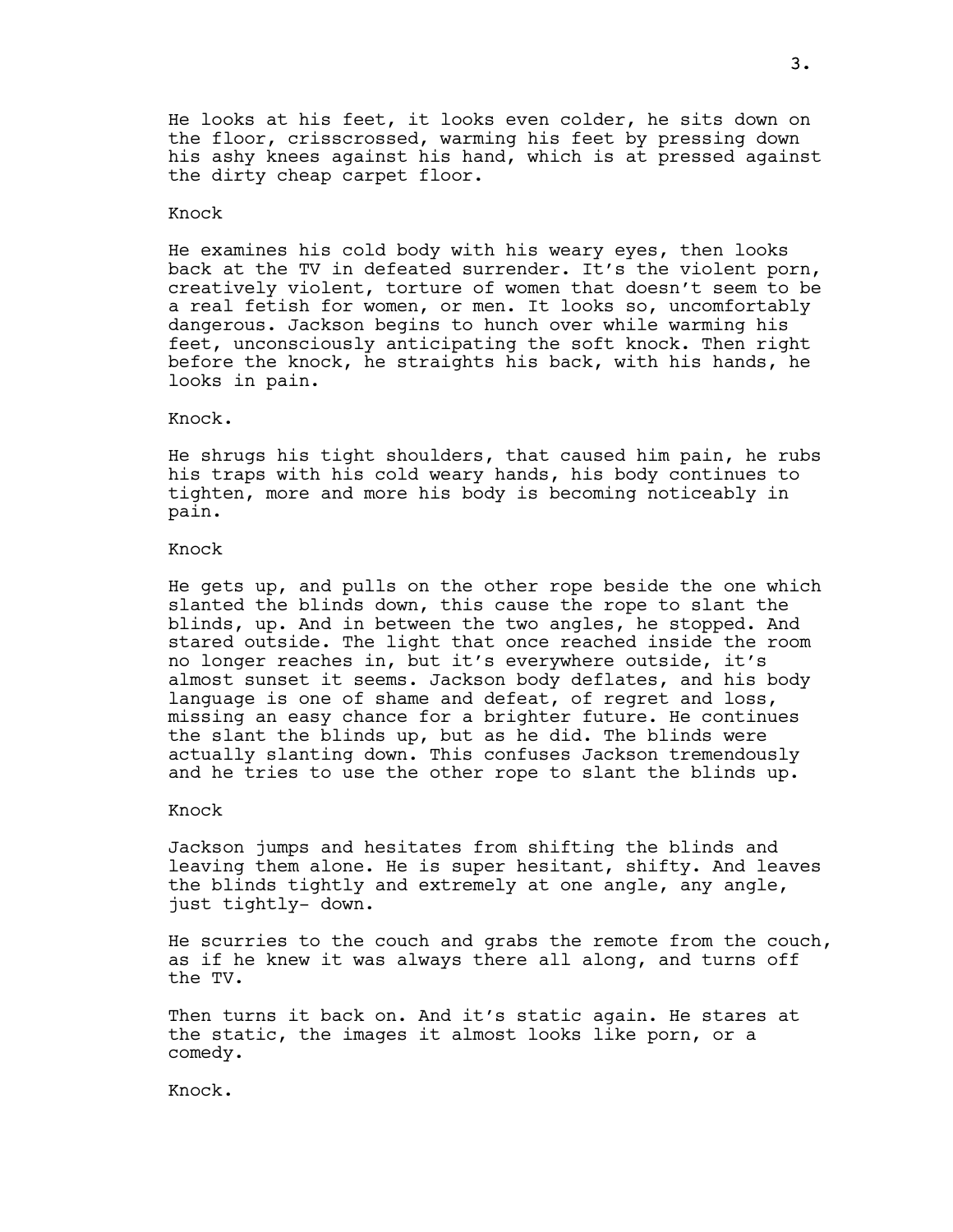He turns it back off. Then on, then off, then on, then off, then on, then off, then on, then off, then on.

It's still static.

Knock.

Then off.

Jackson stares at himself using the reflection of the TV, the power bottoms on visible on the bottom left of the TV, where he was feeling over and over again. He looks old, his mustache looks unfitting, his body looks drained. He then looks above himself, there is a mirror, which is above the couch, he stares at is, diving deeper into the visual echo effect of the reflection and the TV till it's a lost unrecognizable pattern. Jackson then reverses his perception from the furthers he can distinguish himself, and with each layer, he brings the layered echo effect back and back. Finally to where all he sees is him staring at himself on the TV, with the mirror above his head.

He looks behind him at the actual mirror. Stands up, and stares at the reflection of himself. It's him. Him as true as it can be, at his very moment. He examines his mustache, all the little hairs, the crusty lips.

He feels his herpes, what he think is herpes. His clamy skin, and tries to dry it out with his clamy hands. But his hands are even clamyer than his face. His feet look wet, it bothers him, he dries it out with the carpet.

He turns on the TV.

Quickly changes the channel, it's the professional people that appear to be talking about something important, but Jackson can't hear it, so he increases the volume, and the more he does, the more he hears the porn.

He turns off the TV.

And sits in silence

The silence continues, and the knock ceased awhile ago.

Jackson grabs a piece of paper, from the table, and reads the orginial plot of this screenplay. Which is a unpublished blog post, Which inspired this screenplay:

<p>you know what it feels like?</p>